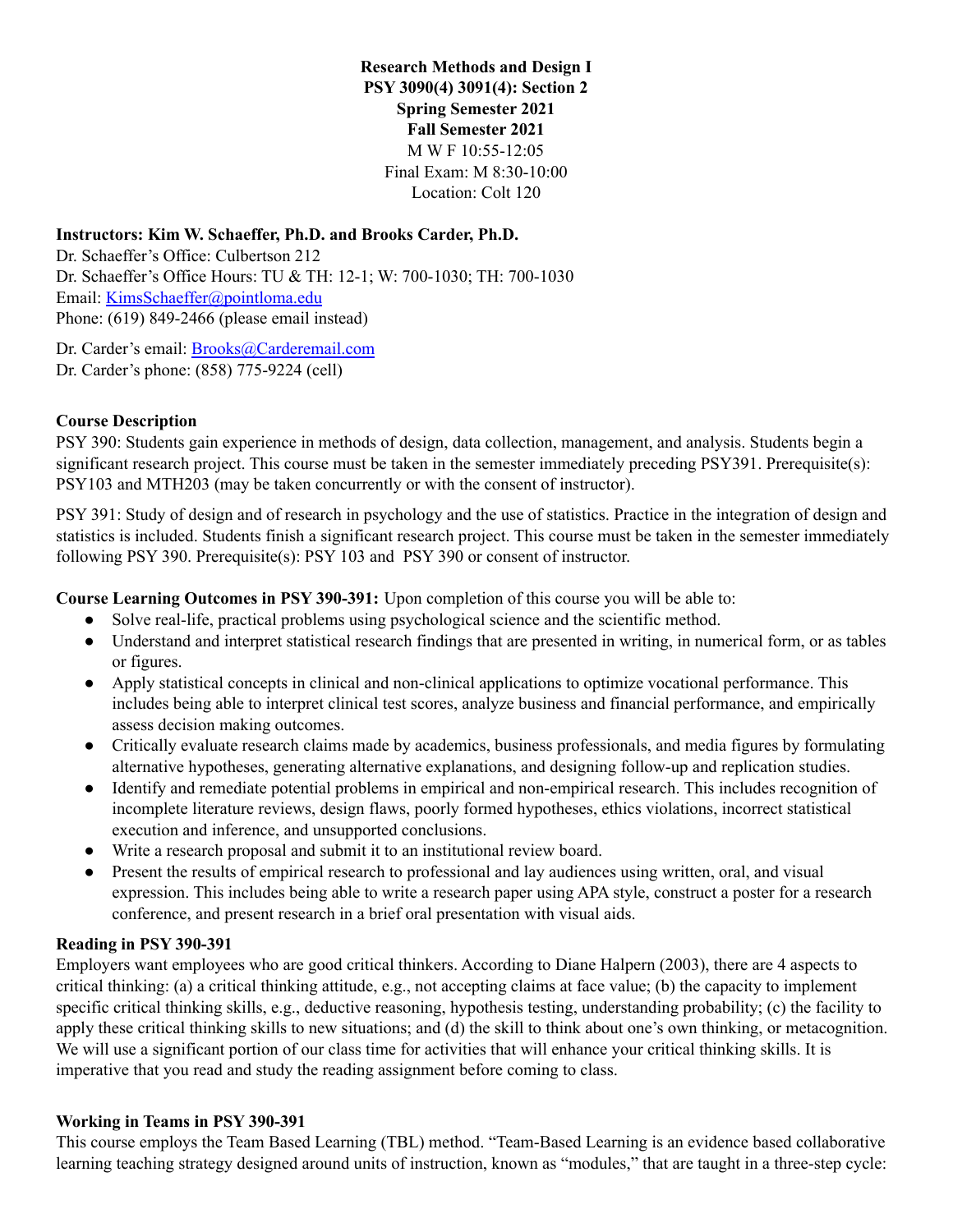preparation [completing the assignment before class], in-class readiness assurance testing [RATs, basically quizzes on the assignment], and application-focused exercise [Team Application Exercises]." The fourth essential component of TBL is the Team Member Helpfulness Evaluation (both formative and summative).

### **Required Textbook**

Mitchell, M. L., & Jolley, J. M. (2013). *Research design explained* (8 th ed.). New York: Thomson-Wadsworth.

How Grades Will Be Earned (A = 93-100; A- = 90-92.99; B+ = 88-89.99; B = 84-87.99; B- = 80-83.99; C+ = 77-79.99; C = 70-76.99; C = 65-69.99; D + = 62-64.99; D = 55-61.99; D = 50-54.99; F < 49.99%)

|        | <b>PSY390</b>                                                |
|--------|--------------------------------------------------------------|
| 15%    | Readiness Assurance Tests (RATs)                             |
| 15%    | <b>Team Application Exercises</b>                            |
| $5\%$  | Team Member Helpfulness Evaluation (peer-graded)             |
| 40%    | Tests1-2                                                     |
| 15%    | Homework                                                     |
| $10\%$ | <b>IRB</b> Proposal                                          |
| Note:  | Final Examination. Minus 10% in overall grade if not present |
|        |                                                              |
|        | <b>PSY391</b>                                                |
| 15%    | Readiness Assurance Tests (RATs)                             |
| 10%    | <b>Team Application Exercises</b>                            |
| $5\%$  | Team Member Helpfulness Evaluation (peer-graded)             |
| 30%    | $Tests1-3$                                                   |
| 10%    | Homework                                                     |
| 20%    | Paper                                                        |
| 10%    | Final Examination. Minus 10% in overall grade if not present |

## **Managing Your Life and This Course**

If you cannot take a test due to extreme circumstances, please ask me for permission to take the test at another time before the exam.

Most people need to miss a class due to illness, flight delays, and so on. Therefore, a safety valve is built into the course. For the safety valve to become effective two conditions are met. First, cell phones are put away, and second, 90% of the class completes the IDEA course evaluation the first week it is posted.

*Safety Valve:* The four lowest Team Application Exercises, two lowest Homework scores, and two lowest RATs, will be dropped.

### **Academic Honesty**

Students should demonstrate academic honesty by doing original work and by giving appropriate credit to the ideas of others. Academic dishonesty is the act of presenting information, ideas, and/or concepts as one's own when in reality they are the results of another person's creativity and effort. A faculty member who believes a situation involving academic dishonesty has been detected may assign a failing grade for that assignment or examination, or, depending on the seriousness of the offense, for the course. Faculty should follow and students may appeal using the procedure in the university Catalog. See Academic Policies for definitions of kinds of academic dishonesty and for further policy information.

### **Late Assignments**

You can turn in a late assignment but Canvas will automatically deduct ten percent for lateness and ten percent each additional day the assignment is late.

### **Second Half of Syllabus Posted on Canvas**

I am required to include additional material to the syllabus. This is posted in Canvas under Syllabus (Part II).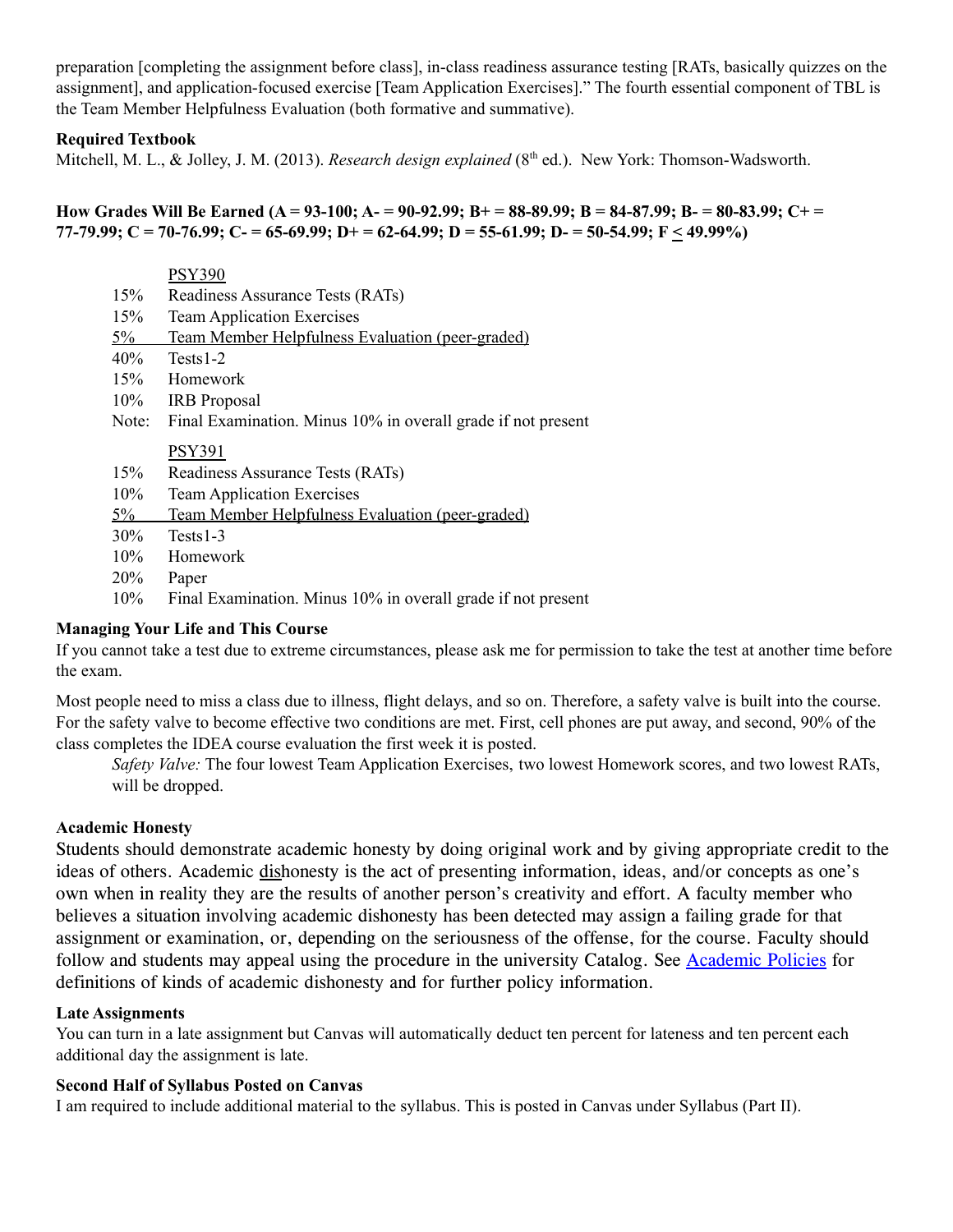# **PLNU Mission**

# **To Teach ~ To Shape ~ To Send**

Point Loma Nazarene University exists to provide higher education in a vital Christian community where minds are engaged and challenged, character is modeled and formed, and service is an expression of faith. Being of Wesleyan heritage, we strive to be a learning community where grace is foundational, truth is pursued, and holiness is a way of life.

# **COURSE CREDIT HOUR INFORMATION**

In the interest of providing sufficient time to accomplish the stated Course Learning Outcomes, this class meets the PLNU credit hour policy for a 4 unit class delivered over 15 weeks. It is anticipated that students will spend a minimum of 37.5 participation hours per credit hour on their coursework. For this course, students will spend an estimated 150 total hours meeting the course learning outcomes. The time estimations are provided in the Canvas modules.

# **STATE AUTHORIZATION**⍟

State authorization is a formal determination by a state that Point Loma Nazarene University is approved to conduct activities regulated by that state. In certain states outside California, Point Loma Nazarene University is not authorized to enroll online (distance education) students. If a student moves to another state after admission to the program and/or enrollment in an online course, continuation within the program and/or course will depend on whether Point Loma Nazarene University is authorized to offer distance education courses in that state. It is the student's responsibility to notify the institution of any change in his or her physical location. Refer to the map on [State Authorization](https://www.pointloma.edu/offices/office-institutional-effectiveness-research/disclosures) to view which states allow online (distance education) outside of California.

## **PLNU COPYRIGHT POLICY <b>⊛**

Point Loma Nazarene University, as a non-profit educational institution, is entitled by law to use materials protected by the US Copyright Act for classroom education. Any use of those materials outside the class may violate the law.

# **PLNU ACADEMIC ACCOMMODATIONS POLICY**

While all students are expected to meet the minimum standards for completion of this course as established by the instructor, students with disabilities may require academic adjustments, modifications or auxiliary aids/services. At Point Loma Nazarene University (PLNU), these students are requested to register with the Disability Resource Center (DRC), located in the Bond Academic Center (*[DRC@pointloma.edu](mailto:DRC@pointloma.edu)* or 619-849-2486). The DRC's policies and procedures for assisting such students in the development of an appropriate academic adjustment plan (AP) allows PLNU to comply with Section 504 of the Rehabilitation Act and the Americans with Disabilities Act. Section 504 prohibits discrimination against students with special needs and guarantees all qualified students equal access to and benefits of PLNU programs and activities. After the student files the required documentation, the DRC, in conjunction with the student, will develop an AP to meet that student's specific learning needs. The DRC will thereafter email the student's AP to all faculty who teach courses in which the student is enrolled each semester. The AP must be implemented in all such courses.